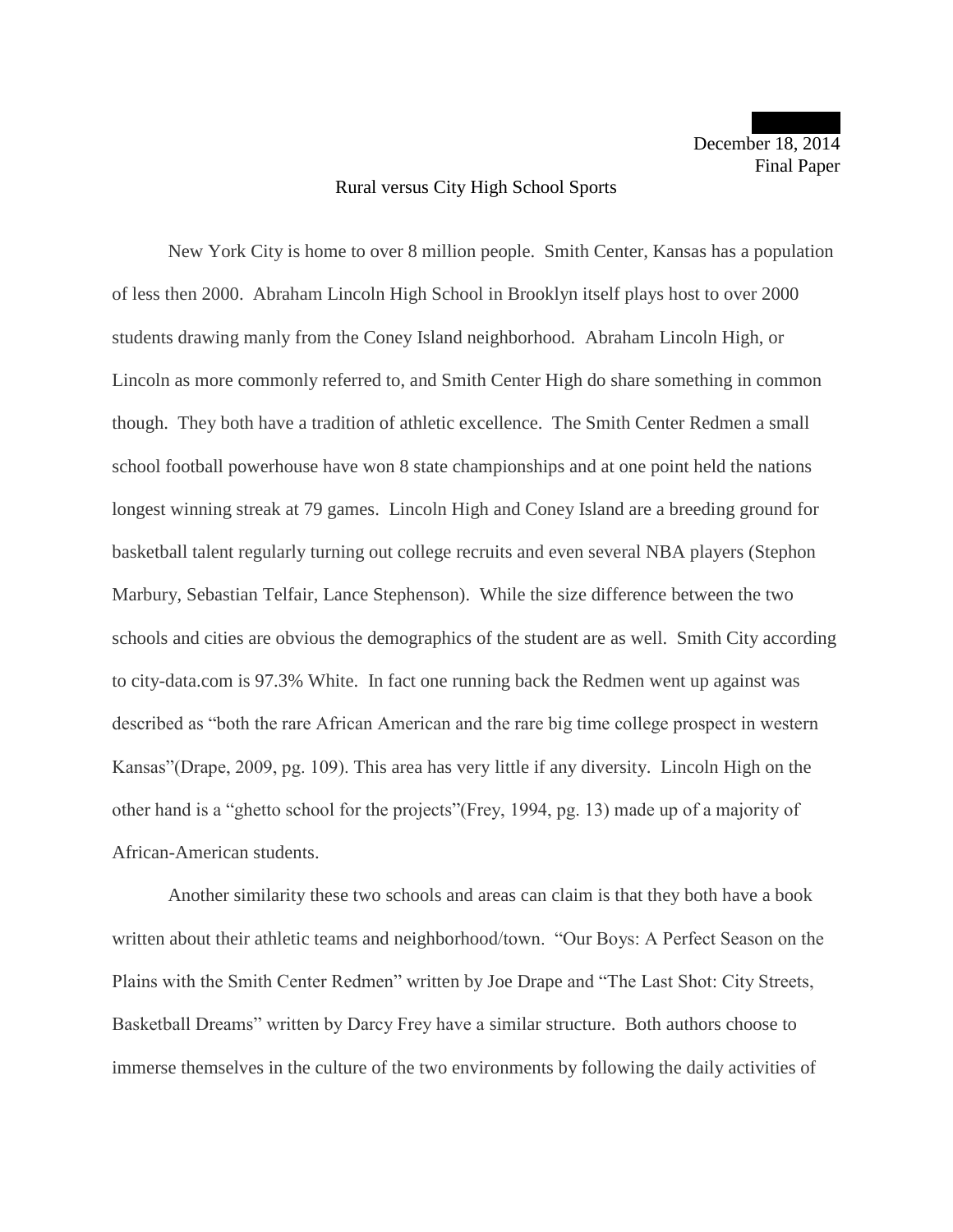both teams players and coaches. Both books span the course of one season for each team (including preseason), and provide an afterword section to update the statuses of individuals in the story.

Reading these books simultaneously provides for a stark contrast between life in the projects of a big city versus rural middle America. For example a player on the Redmen isn't likely to say, "Out there all you gotta do is *look* at someone wrong and they want to shoot you"(Frey, 1994, 202) like one of the Lincoln players said when referring to Coney Island. One of the Lincoln players was even shot in the hand during the course of the book(Frey, 1994). This wasn't an isolated incident either. A former teammate who had dropped out of school was found dead after being shot in the head. The only injuries in *Our Boys* occur during competition not neighborhood violence. To go along with that point the college recruiters going to Smith Center don't have to fear walking into a home for recruiting visits, like those recruiting players from Coney Island who "walking up drug-infested stairwells yelling, as some have been known to do, 'coach! I'm a coach! Don't hurt me!'"(Frey, 1994, pg. 30). Dropping any players from these two schools into the other would be a shock to see how the other one lives.

What wouldn't be a shock to either athletes would be how much their parents care for them. While the Redmen's home life is much more likely to feature a two parent home then the players from Lincoln, there is no denying both groups parents have a fierce desire to see them succeed. This extends not only to the parents but to the players support systems as well. The Redmen's parents, and entire town for that matter, are always there to cheer them on at both home and away games. One father "put six hundred miles on his pickup this week going to ball games"(Drape, 2009, pg.166). Driving to and from games is not all they do though. The mother of Smith Center organize pre and post game meals for both away and home games: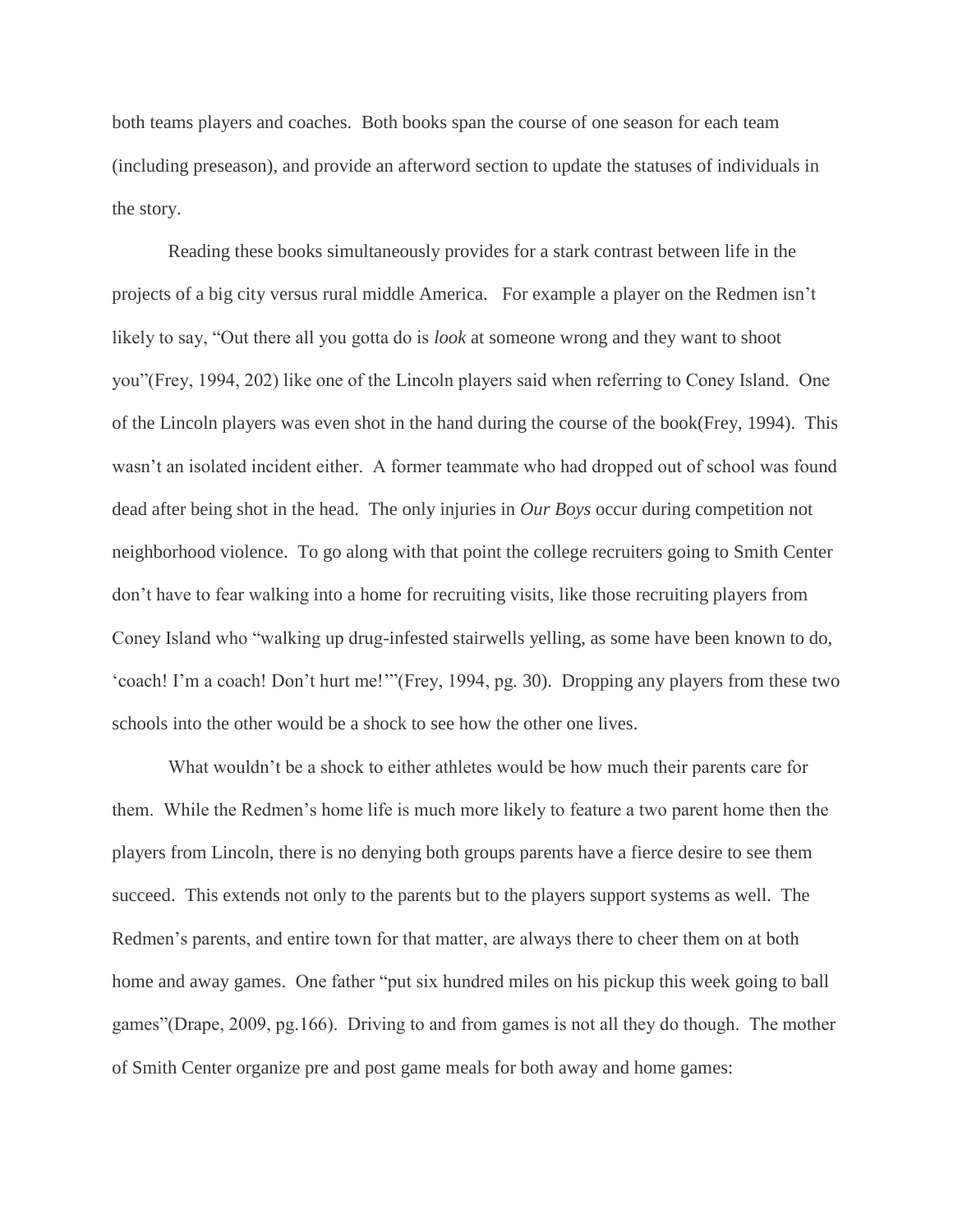"road games they would make a sack lunches for the players to eat on the bus and provide mini pizzas from Pizza Hut for the ride home. For home games they would prepare a lasagna dinner, complete with garlic bread and salad, which they would serve after school let out"(Drape, 2009, pg. 64).

This kind of effort takes both time and money from all the families but no one complains because they love their boys and want to be there for them in anyway they can. Another show of support that is unlike anything I've personally I ever heard of is what they call 'circle up'. The circle up happens after every game win or loss. After home games this takes place in the locker room with the players and any other men from the town(grandfathers, fathers, former players, fathers of former players)(Drape, 2009). They would form a circle around Coach Barta and "crossing their arms in front of them to clasp the hands of those next to them"(Drape, 2009, pg. 96), this tradition included any women as well during away games and takes place on the field. In my own opinion this is a show off solidarity, one that shows the players how much support they have. It is also a symbol that once you are a part of the Redmen program you always part of it. This must be a comforting feeling to the players especially.

While the Redmen family is strong, supportive, and will always welcome you back, being welcomed back to Coney Island is rarely a good thing. In most case that mean you didn't make it out of the neighborhood that's most profitable employment plan is drugs since "it's the only fully employed industry around"(Frey, 1994, pg. 226). Luckily there are some good influences within Coney Island to try and help the players stay on a positive path. These are their parents, Lincoln Basketball Coach Bobby Harstien, and Mr. Lou. All this influences know the difficult path of making it out of the neighborhood and they desperately what the players to make it out. Coach Harstien, who all recruiting mail is sent too, uses this leverage to try and keep his players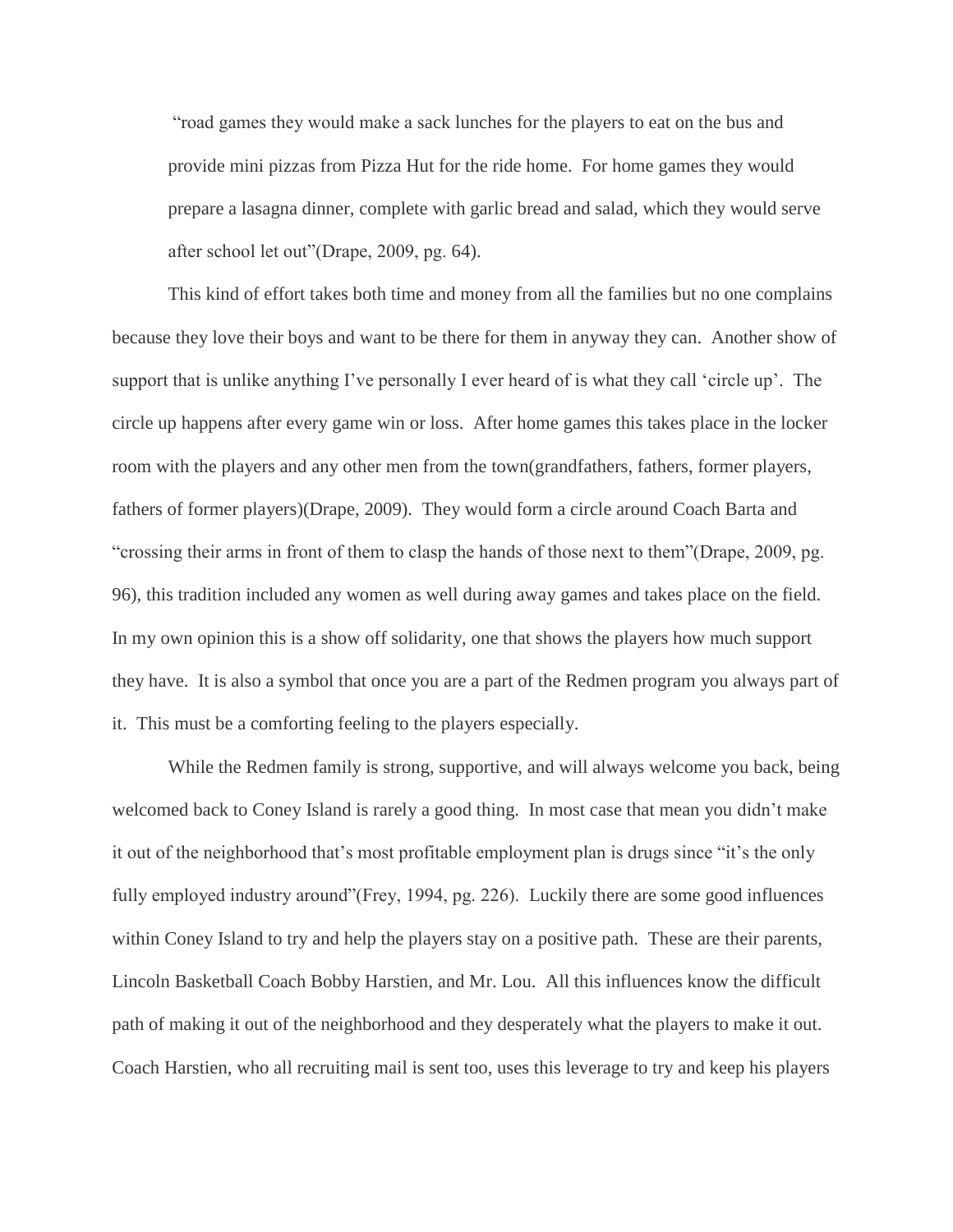in good academic standing. He will "lock them away until the players, by getting good report cards and test scores, earn the right to look at them"(Frey, 1994, pg.26). He knows that without the grades the players will never have a shot at a college scholarship to a four-year school. He holds that carrot out for them until they have proven they can handle it. Players themselves even see the benefit in this as one player said, "No Coach, don't give it to me!...I'll stop working hard in class"(Frey, 1994, pg.26). This type of influence is more important than anything he can do on the court, as an education to future success.

The parents also try and steer their children in the right direction by placing strict rules on them. One mother made her son break up with his girlfriend, and makes him come straight home from practice and school (unless he goes to his brothers barber shop). Even though her son did not like or agree with the decision she thinks "a girl could make him do something stupid"(Frey, 1994, pg. 211) and that:

"I'm just praying to go that he goes to college and gets his diploma and gets out of here.

I want him to have what I never got. Russell is my only son in this world and I'll do

anything in my power to see that he goes the right way."(Frey, 1994, pg. 221) Parents of Coney Island know what kind of life is ahead of their children if they fall short of their goals. Parents what to be part positive part of the important triangle structure that makes up the inner-city athletes lives. This triangle, as defined by sports psychologist and guidance counselors, includes a player's family, neighborhood, and his schooling (Frey, 1994). The thought process behind this triangle is that a player can overcome one area of his life that is weak, and occasionally two, but overcoming all three makes it nearly impossible for the player to prosper. When youth are put in that situation they are fighting a losing battle, which is unfortunately what we see with most Lincoln players.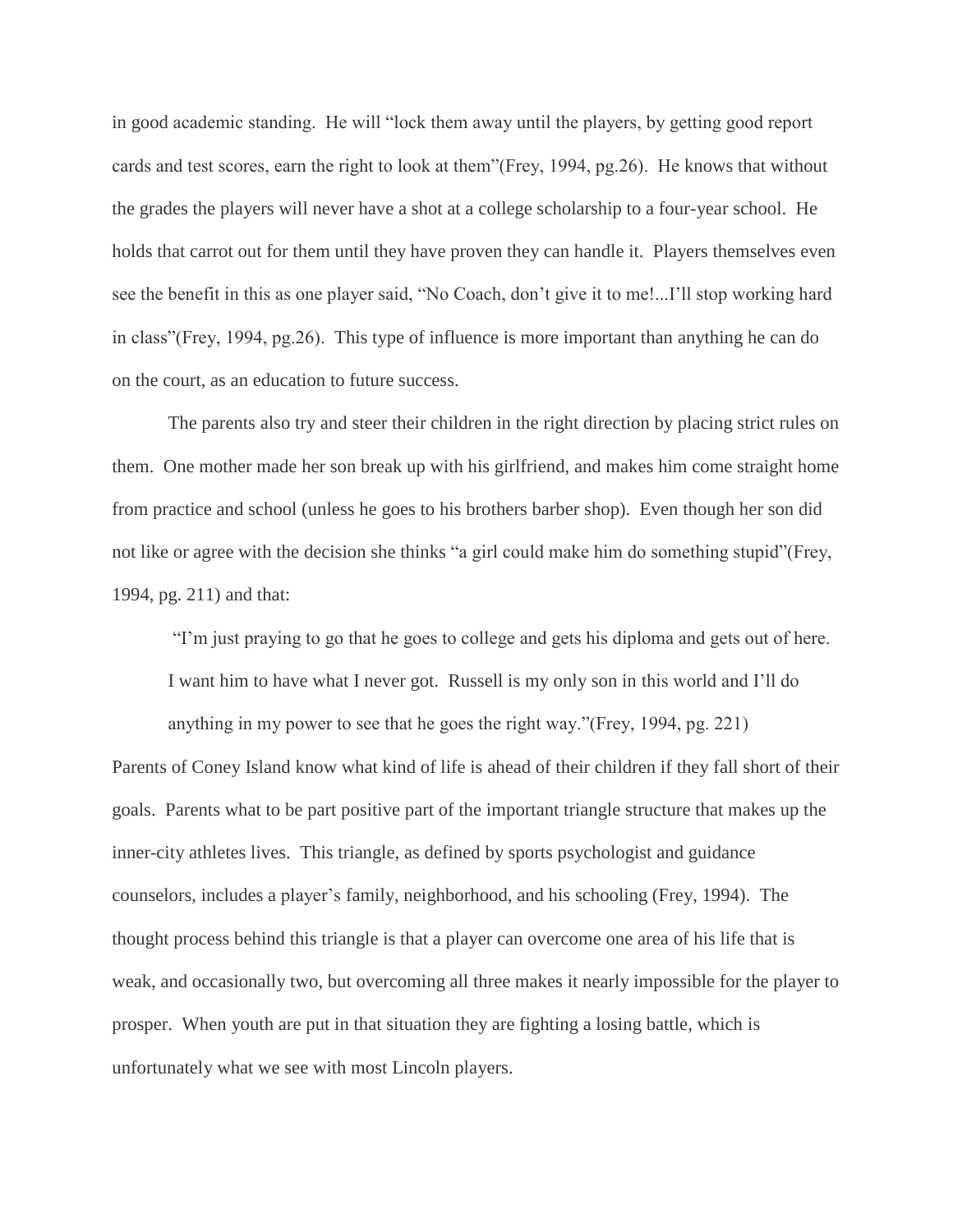Other then the coach and family I thought Mr. Lou and his sidekick Disco where portrayed as having a positive impact on the athletes. They are two members of the community who take it upon themselves to help the neighborhood kids out in the small ways they can. They try and influence the youth not when they are at home and in school, like their parents and coach Harstien, but when they are on the famed outdoor courts of Coney Island. They coach summer teams, run tournaments, try and find sponsors for jerseys and trophies, and provide general guidance wisdom and tips for the wise ones that will listen. The young athletes would do well to listen to them as he offers sound advice:

"But I've learned as long you work with them and show you care, they care. They all want to learn the game, go to college, make something of their lives. I tell them, one bad injury can tear up your whole career, but no one can take away your brain." (Frey, 1994, pg. 108)

It seem as though that the youth of Coney Island do take heed to what Mr. Lou says as they refer to him as "the old man who's dope"(Frey, 1994, pg. 106), and will listen his advice about ways to improve at the one thing everyone in Coney Island holds sacred, basketball. As evident by all these examples boy the boys of Smith Center and Coney Island have supportive influences in their lives who want nothing but the best for them.

A finally difference between the two environments that stuck out was what they do when they aren't involved in sports or school. The Redmen had their "clubhouse" which one of the players dad built for them as a spot for the boys together to hangout, play video games, ping pong, watch movies and so on. The Lincoln players had a barbershop owned by one of the player's older brothers. A big difference between the two is that the Redmen could have hungout anywhere at any house or just on the streets of the town. The author even described it at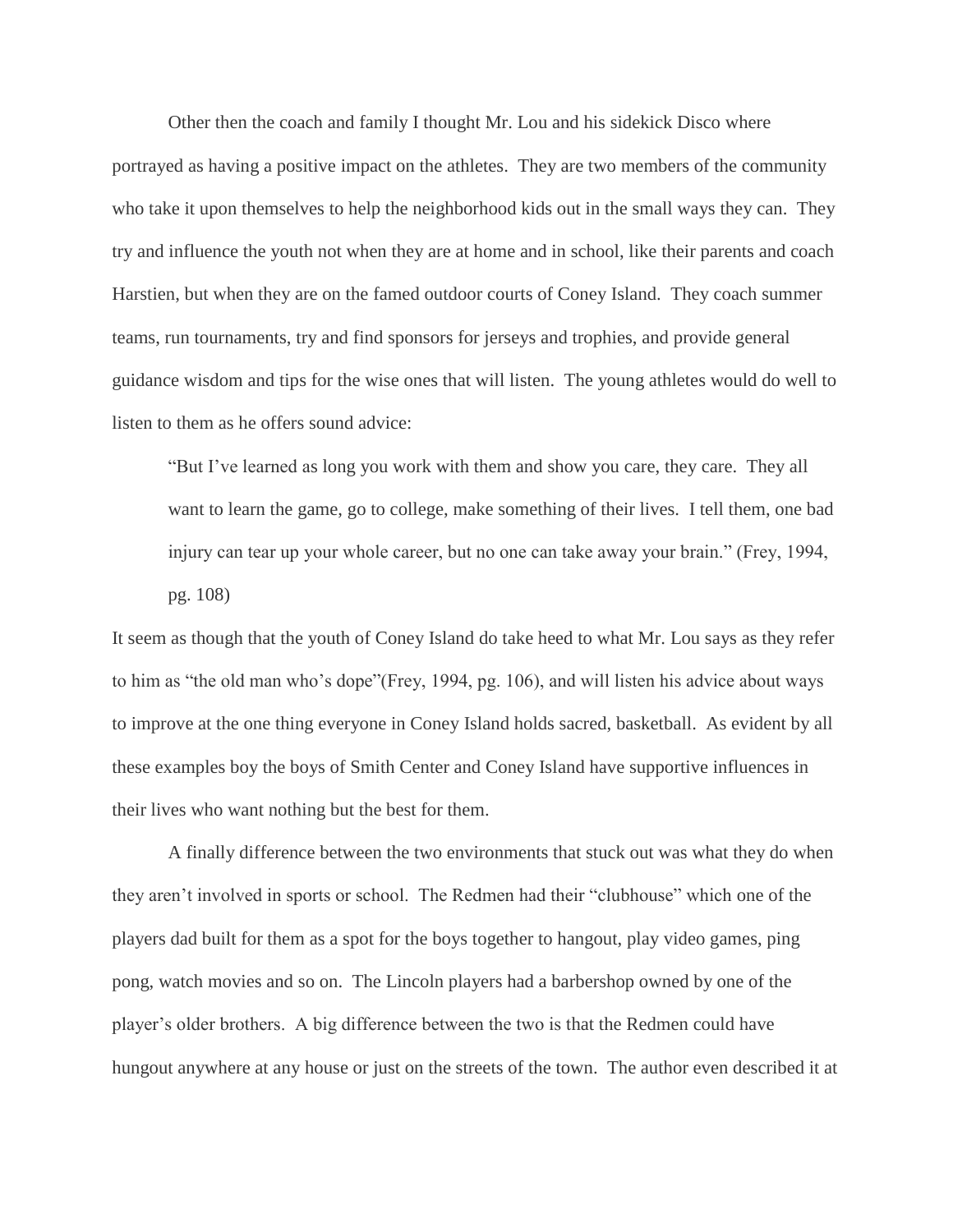the start of the season that it seemed like the boys forced themselves to have a clubhouse and hangout together, and when they would leave each other they would become much more at ease (Drape, 2009). While for the Lincoln players hanging out at the barbershop was a necessity because they had no other options for safety reasons. When they would leave the barbershop they would not feel more at ease but would be put on edge because they were going back to violent neighborhood. It must be a strange feeling to be in one of the busiest cities in the world but to be so trapped.

The sad thing is that as good as people and basketball players as they were portrayed as in the book only one of them reached their potential. When reading the Grantland piece "The Last Shot, 20 Years Later" you learn that only former NBA star Stephon Marbury fulfilled his potential. One of the players profiled in the book talks in the article about people in Coney Island think basketball will be the only way out of the project, "The mentality was so limited, I always wanted for people to feel like they had options"(Barshad, 2014, para. 40). This sounds like both deviance and sport socialization. Deviance because, while basketball can potentially help a persons future, basketball and sport in general should not be the main focus of life. The over-conformity to the idea that sports is the only way to improve your current situation is deviant behavior. It fits into the category of sports socialization because basketball is literally a way of life there. One remark made in the book was that the only thing the city would do for them was put up backboards and rims (Frey, 1994). Being good at basketball could even keep you safe as mentioned in the Grantland piece, "Basketball offered a lot back then — protection, strength, respect. "If he got talent, if he got a chance to make it, don't mess with him""(Barshad, 2014, para. 36).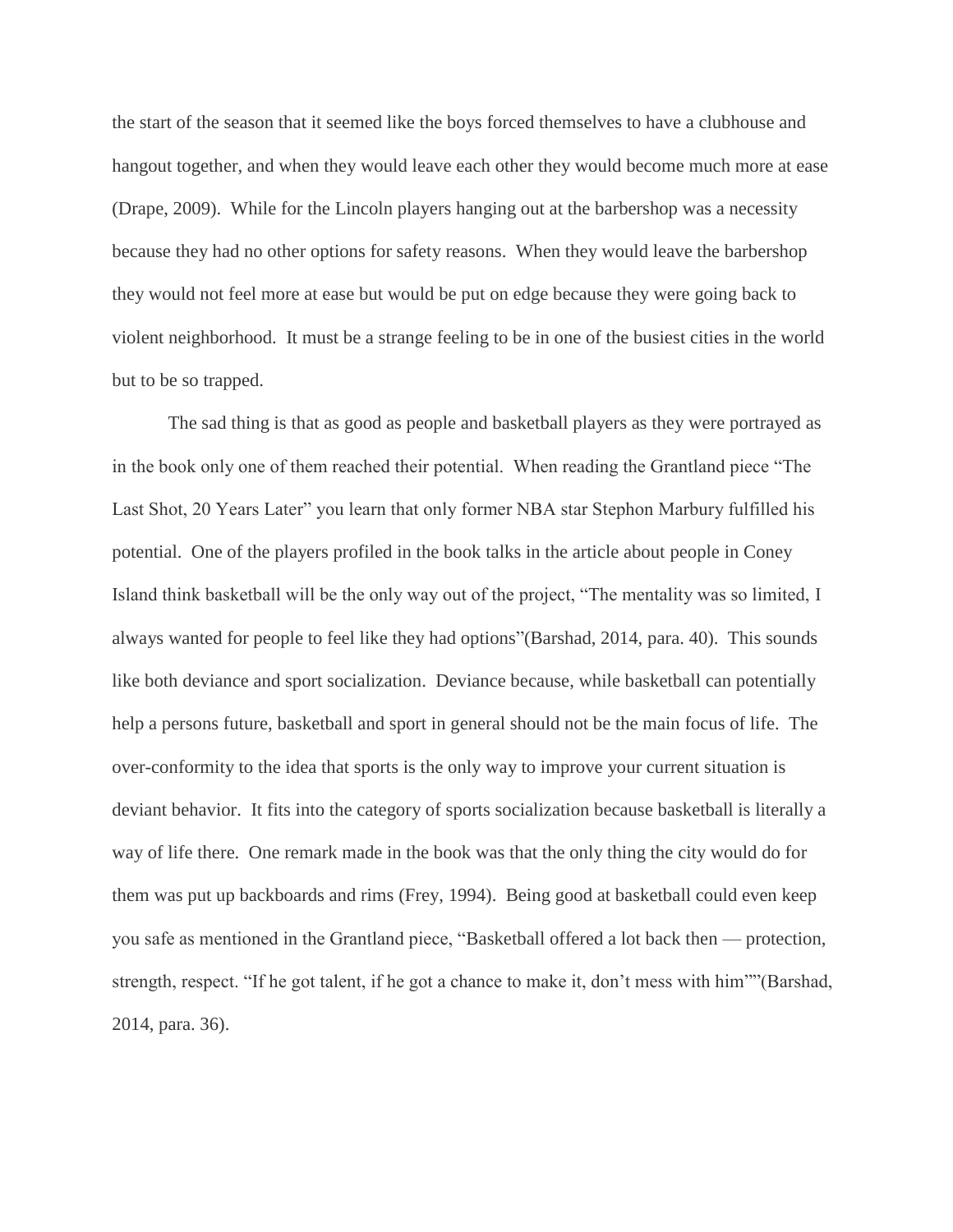The same type of connections can be made with deviance and sport socialization at Smith Center. Football players acting deviant by creating a pack to swear off girls to focus on football (Drape, 2009) is not something a usual high school boy would agree to. In fact in my high school people played football just for the social aspect and talking to girls. It is also deviant when a player like the Redmen's starting linebacker, who wants to play through a concussion, even switches helmets (back to the old less protective one) because he doesn't like the new one. This also relates to our discussion of high school sports and how serious people take them. It is not worth further injury (especially head injuries) to play a high school sport. Smith Center puts so much importance on high school football, that it must seem like life or death to these kids who are too short-sighted to see the bigger picture.

One area of research to me that would be interesting involves players from situation more resembling that of athletes from inner-city neighbor hoods like Coney Island. As talked about earlier when players have multiple areas of the "triangle" working against them the odds of succeeding are slim. I think it would be interesting to do a long-term study regarding athletes from under-privileged backgrounds being recruited to attend private schools on scholarships. This situation provides the athletes with opportunities they would of previously never had thanks to their athletic ability. These schools are better equipped and funded to provide the athletes with an education that will be beneficial to them both being admitted to college and hopefully sticking at that college. As seen with several of the players from Lincoln, who because of a lack of quality education throughout their life, they could not achieve high enough test scores to peruse their dreams. To me it would be very interesting to follow multiple cases of inner-city kids recruited to play at private schools throughout their high school and college career to see if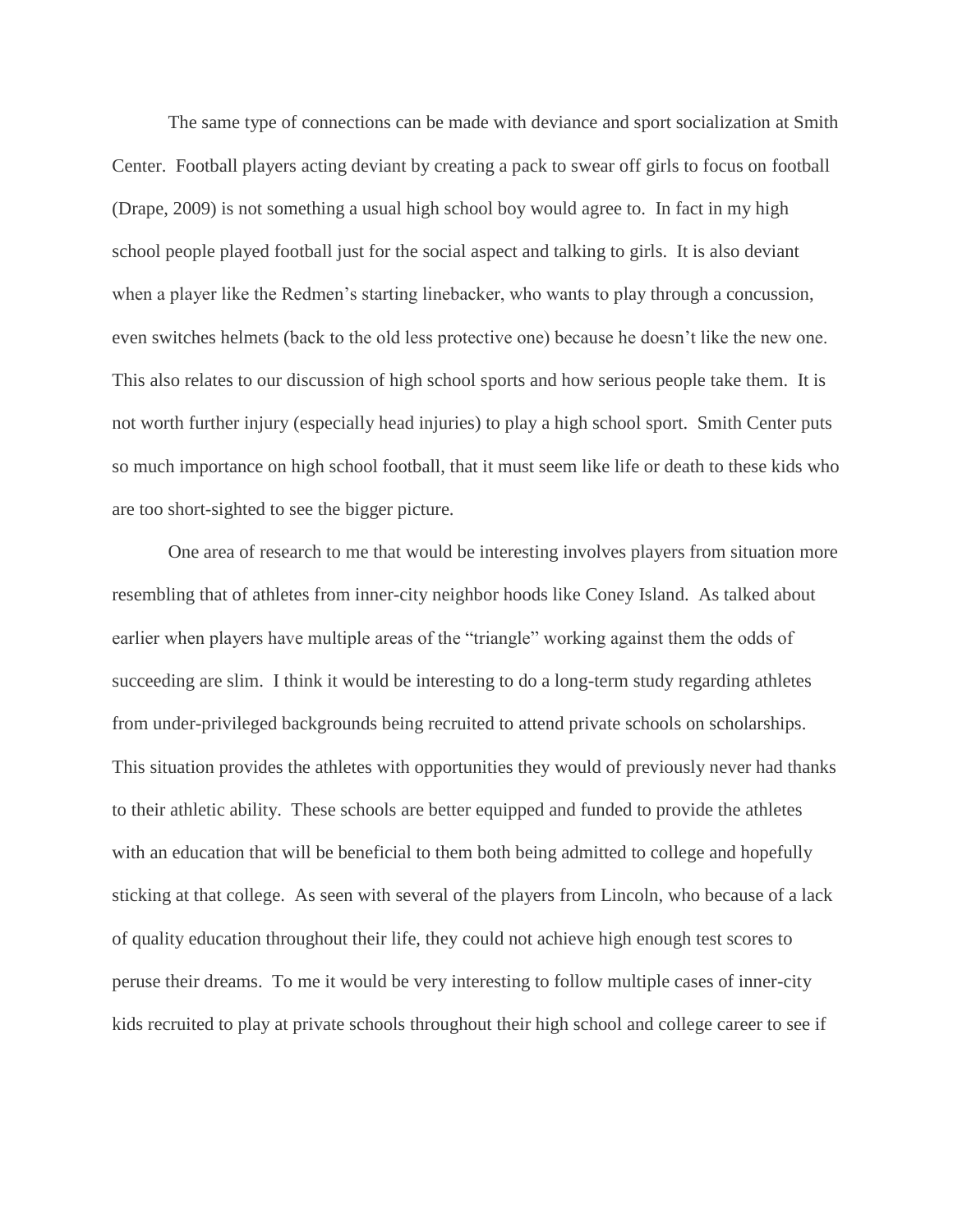this stable high school environment was able to truly make a impact on their life or if it was more self-serving to the private school that recruited them to star on their sports teams.

Unfortunately, both afterword sections of these books did not bring the type of success you would hope for either set of characters, both athletically and personally. While I believe these two examples of neighborhoods and towns treat their high school sports on the edge of being too serious, I understand why. In their certain situations, middle of nowhere without a lot of other options to keep entertained and in the middle of a urban ghetto with little hope to hold onto, high school sports can be one of the few positives. The hope is though that those people that have the opportunity to make an impact on these young athletes, family, coaches, and teachers, are able to leave a positive mark.